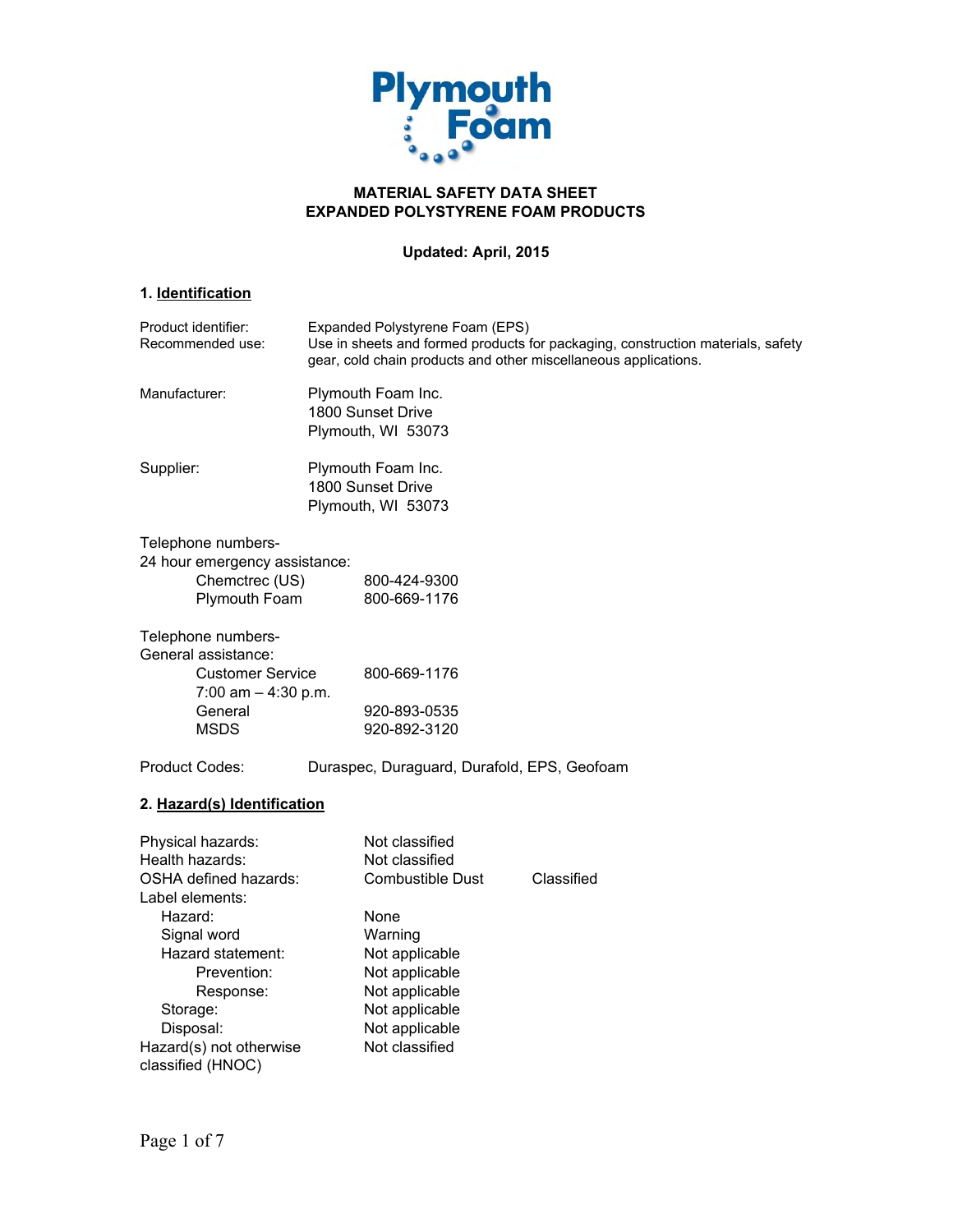

Emergency Overview:

|                                                     | Health | <b>Fire</b> | Reactivity | <b>Degree of Hazard</b>                                                                                                       |
|-----------------------------------------------------|--------|-------------|------------|-------------------------------------------------------------------------------------------------------------------------------|
| NFPA Rating:                                        | 1      | $2*$        | 0          | 0 - Minimal (Insignificant)                                                                                                   |
| HMIS Rating:                                        |        | $7*$        | 0          | 1 – Slight (Minor)                                                                                                            |
|                                                     |        |             |            | 2 - Moderate                                                                                                                  |
|                                                     |        |             |            | 3 - Serious (High)                                                                                                            |
|                                                     |        |             |            | 4 - Severe (Extreme)                                                                                                          |
| Supplemental information<br><b>Hazard Statement</b> |        |             |            | IN USE, MATERIAL MAY RELEASE PENTANES, A<br>FLAMMABLE HYDROCARBON, WHICH MAY FORM<br>A FLAMMABLE/EXPLOSIVE VAPOR-AIR MIXTURE. |

May form combustible dust concentrations in air if converted to small particles during further processing, handling, or by other means.

### Prevention

Prevent dust accumulation to minimize explosion hazard. Keep away from heat/sparks/open flames/hot surfaces.-No smoking materials nearby.

# **3. Compostion/information on ingredients**

| Components                                                                            | Common name and<br>synonyms             | <b>CAS Number</b>              | $\%$           |
|---------------------------------------------------------------------------------------|-----------------------------------------|--------------------------------|----------------|
| <b>POLYSTYRENE</b>                                                                    |                                         | 9003-53-6                      | 97-98%         |
| <b>PENTANE Mixture*</b>                                                               | n-pentane<br>Isopentane<br>Cyclopentane | 09-66-0<br>78-78-4<br>287-92-3 | Mixture $<$ 2% |
| MODIFIERS AND/OR<br><b>ADDITIVES</b>                                                  |                                         | Mixture                        | $0.01 - 1\%$   |
| When requested, insect<br>and fungus additive:<br>Disodium Octaborate<br>Tetrahydrate |                                         | 12008-41-2                     | $< 0.4\%$      |

\*This is a flammable blowing agent that off-gasses from product. Most of the pentane off-gasses prior to shipment. However, residual blowing agent may gradually off-gas from the foam during storage or use.

Composition comments Values do not reflect absolute minimums and maximums; these values are typical which may vary from time to time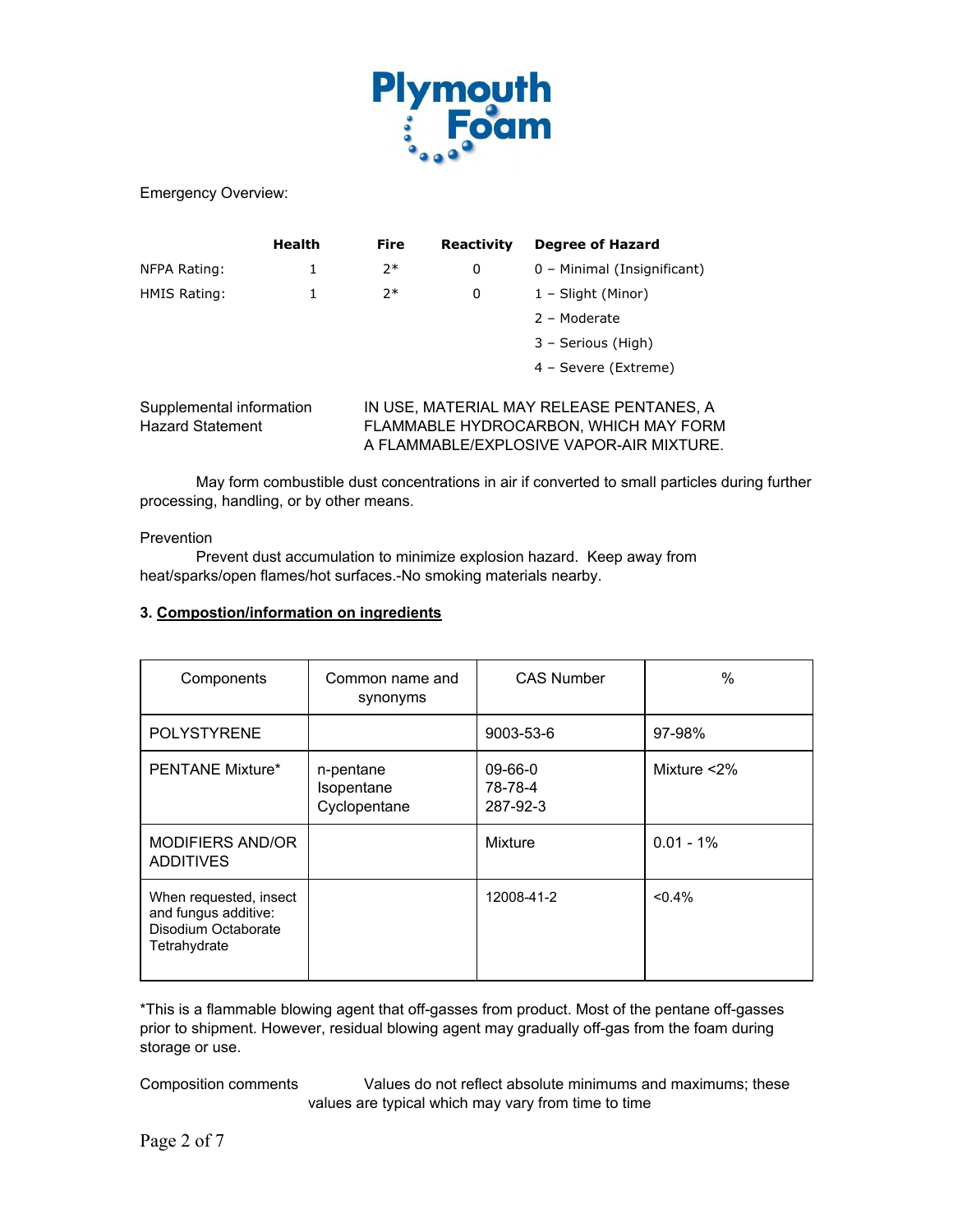

This Safety Data Sheet is intended to communicate potential health hazards and potential physical hazards associated with the product(s) covered by this sheet, and is not intended to communicate product specification information. For product specification information, contact Plymouth Foam Inc.

### **4. First-aid measures**

Inhalation

No hazard. If exposed to excessive levels of dust, remove affected individual from source of exposure to fresh air. Seek medical attention.

#### Skin Contact

Not applicable

#### Eye Contact

If eyes become irritated from contact with dust or particles, flush immediately with large amounts of water for at least 15 minutes. Eyelids should be held away from the eyeball to ensure thorough rinsing. Get medical attention if irritation persists.

Ingestion

Seek medical attention if individual consumed excessive amounts.

#### **5. Fire-fighting measures**

| Flash Point and Method:      | Not applicable                                                    |
|------------------------------|-------------------------------------------------------------------|
| Upper Flammable Limit (UFL): | Not applicable                                                    |
| Lower Flammable Limit (LFL): | Not applicable                                                    |
| Auto Ignition:               | 880° F (ASTM D-1929) for expanded polystyrene                     |
| Extinguishing Method:        | Use water spray, water fog, fire-fighting foam or dry chemical or |
|                              | $CO2$ extinguishing media.                                        |

Unusual Fire and Explosion Hazards:

Pentane vapors may be emitted from freshly expanded or processed foam or when product is heated. Hazardous concentrations may accumulate inside a sealed container or within confined space areas. Assure proper ventilation of storage or shipping containers to prevent accumulation of hazardous concentrations of off-gassed pentane. No smoking materials should be allowed near any storage units.

Hazardous Combustion Products:

Burning foam emits a dense, black, irritating smoke with acid gases. Primary combustion products are carbon monoxide, carbon dioxide, and styrene. Other undetermined hydrocarbon fraction could be released in small quantities.

#### **6. Accidental Release Measures**

Land Spill:

Scoop up material and put into suitable container for recycling or disposal as a nonhazardous waste in an appropriate recycling or disposal facility.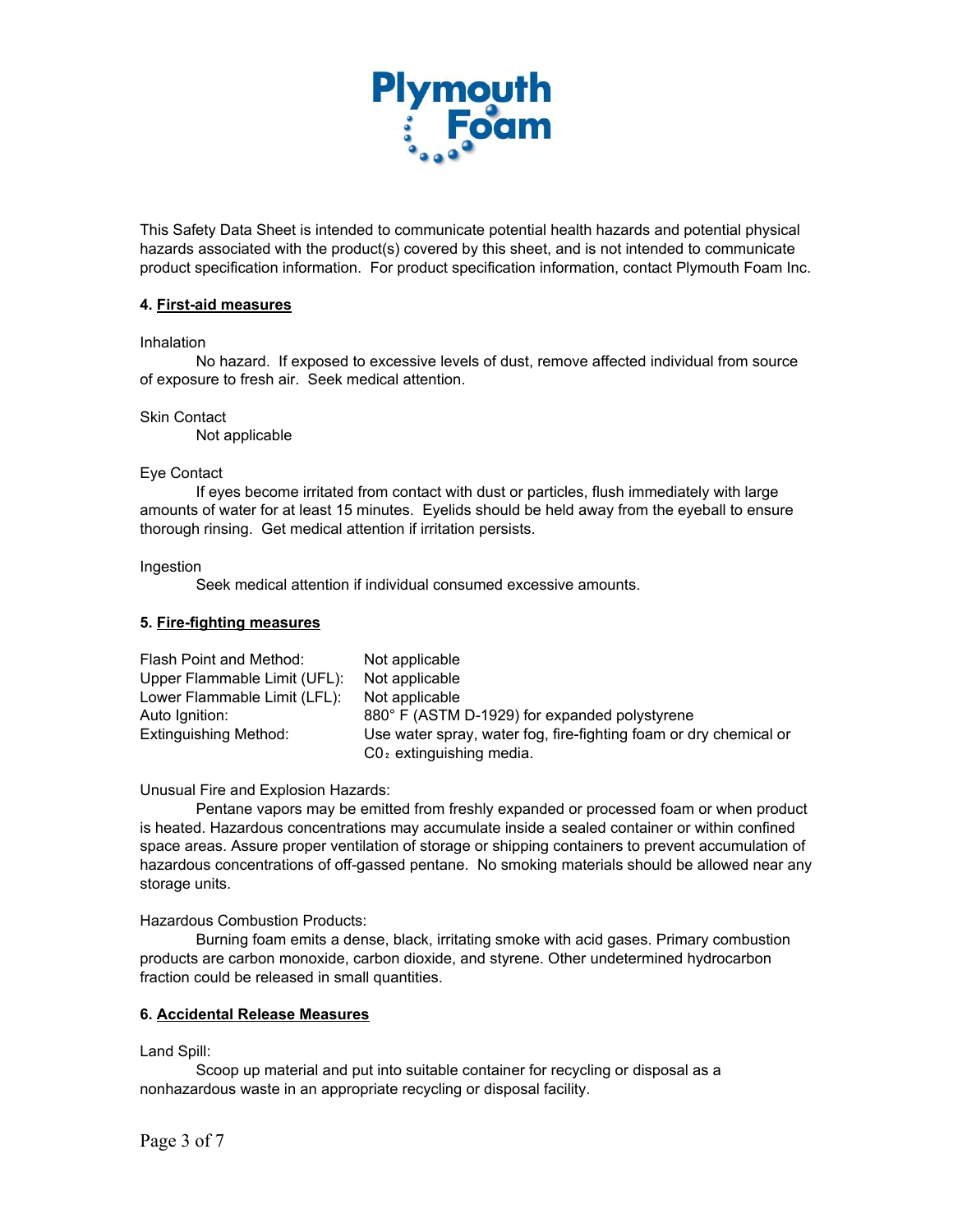

# Water Spill:

This material will float and disperse with wind and current. Contain the material with brooms, pick up or remove with a vacuum truck.

# Air Release:

This material will settle out of the air. If concentrated on land, it can then be scooped up for recycling or disposal as a non-hazardous waste.

# **7. Handling and Storage**

Storage Temperature:

Below 170° F. Storage Pressure: Not applicable.

General Storage:

Store in a well-ventilated area. Assure storage containers or areas and shipping containers are adequately ventilated. The flammable vapors of pentane blowing agent) are heavier than air and may accumulate in low places. "No Smoking – No Matches – No Lighters – No Welding" rules should be enforced.

# **8. Exposure Control/Personal Protection**

Work Practices and Engineering Controls:

Avoid unnecessary dust exposures when cutting or abrading by using adequate local exhaust or general ventilation. General dilution ventilation and/or local exhaust ventilation should be provided as necessary to maintain exposures below occupational exposure limits and to prevent accumulation of hazardous concentrations of off-gassed pentane (see section 5).

### Personal Protective Equipment:

Eye: Safety glasses or goggles may be worn to reduce the risk of eye injury or irritation

### Respirators:

Respiratory protection is not normally required. If dusts are generated up to 10 times above occupational exposure limits, use a NIOSH-approved particulate respirator (disposable filtering dust mask type) with an efficiency rating of N95 or higher (e.g. 3M's 8210, Moldex 2300). Wear an air-purifying respirator with charcoal cartridges or a supplied air respirator when exposure to pentane exceeds exposure limits.

Skin:

Gloves, long sleeved shirt and long pants may be worn, as needed, to prevent skin contact and irritation.

Other: None.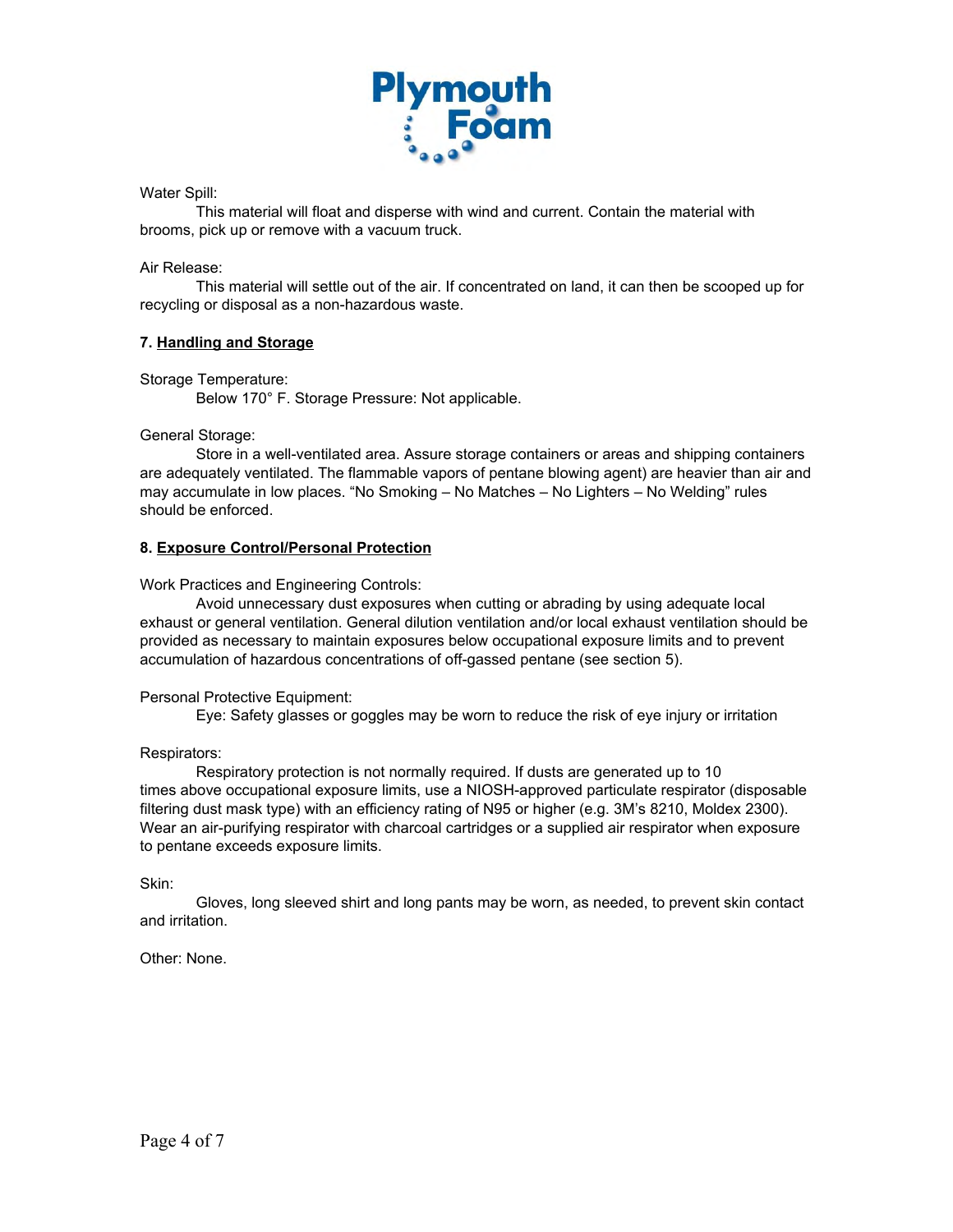

| <b>INGREDIENT</b>                    | <b>OSHA PEL</b>                              | <b>ACGIH TLV</b> | <b>NIOSH REL</b>           |
|--------------------------------------|----------------------------------------------|------------------|----------------------------|
| <b>Expanded Polystyrene</b><br>PNOC: |                                              |                  |                            |
| Inhalable                            |                                              | 10 $mg/m3$       |                            |
| Respirable                           | $5 \,\mathrm{mq/m}$                          | 3mq/m3           |                            |
| <b>Total Particulate</b>             | $15 \text{ mg/m}$                            | - -              |                            |
| Pentanes                             |                                              |                  |                            |
| Pentane                              | 1000 ppm                                     | 600 ppm          | $120$ ppm<br>610 (Ceiling) |
| Cyclopentane -                       | 600 ppm                                      | 600ppm           |                            |
| Styrene                              | $100$ ppm                                    | 20 ppm           | 50 ppm                     |
|                                      | 200 ppm (Ceiling)<br>600 ppm (5 minute peak) | 40 ppm (STEL)    | 100 ppm (STEL)             |

Additional Information: The products listed in this MSDS do not contain any form of Asbestos

# **9. Physical and Chemical**

| Appearance:                      | White or gray, sheets, shapes, coolers         |
|----------------------------------|------------------------------------------------|
| Vapor Density (Air=1):           | Not applicable (Pentane blowing agent $-2.5$ ) |
| <b>Physical State:</b>           | Solid pH: Not applicable                       |
| Vapor Pressure (mm Hg @ 20 o C): | 400 mm Hg Boiling Point: Not applicable        |
| Odor:                            | Slight hydrocarbon odor                        |
| Viscosity:                       | Not applicable                                 |
| Specific Gravity (Water=1):      | 1.05 to 1.18 Freezing Point: Not applicable    |
| Solubility in Water:             | Very slight                                    |
| Melting Point:                   | Not determined                                 |

### **10. Ecological Information**

This material is not expected to cause harm to animals, plants or fish. Fish or animals may eat product and obstruct their digestive tract. It is not expected to harm ecosystems through its applied use.

### **11. Reactivity**

General: This is a stable material; avoid sources of ignition.

Incompatible Materials and Conditions to Avoid: Reactive with oxidizing agents. Organic solvents, esters, amine and aldehydes will dissolve product. High temperature, poor ventilation combined with freshly expanded product may create hazardous, explosive or fire conditions.

Hazardous Decomposition Products: May decompose in a fire. See Section 5 of MSDS for combustion products statement.

Hazardous Polymerization: Will not occur.

### **12. Toxicological Information**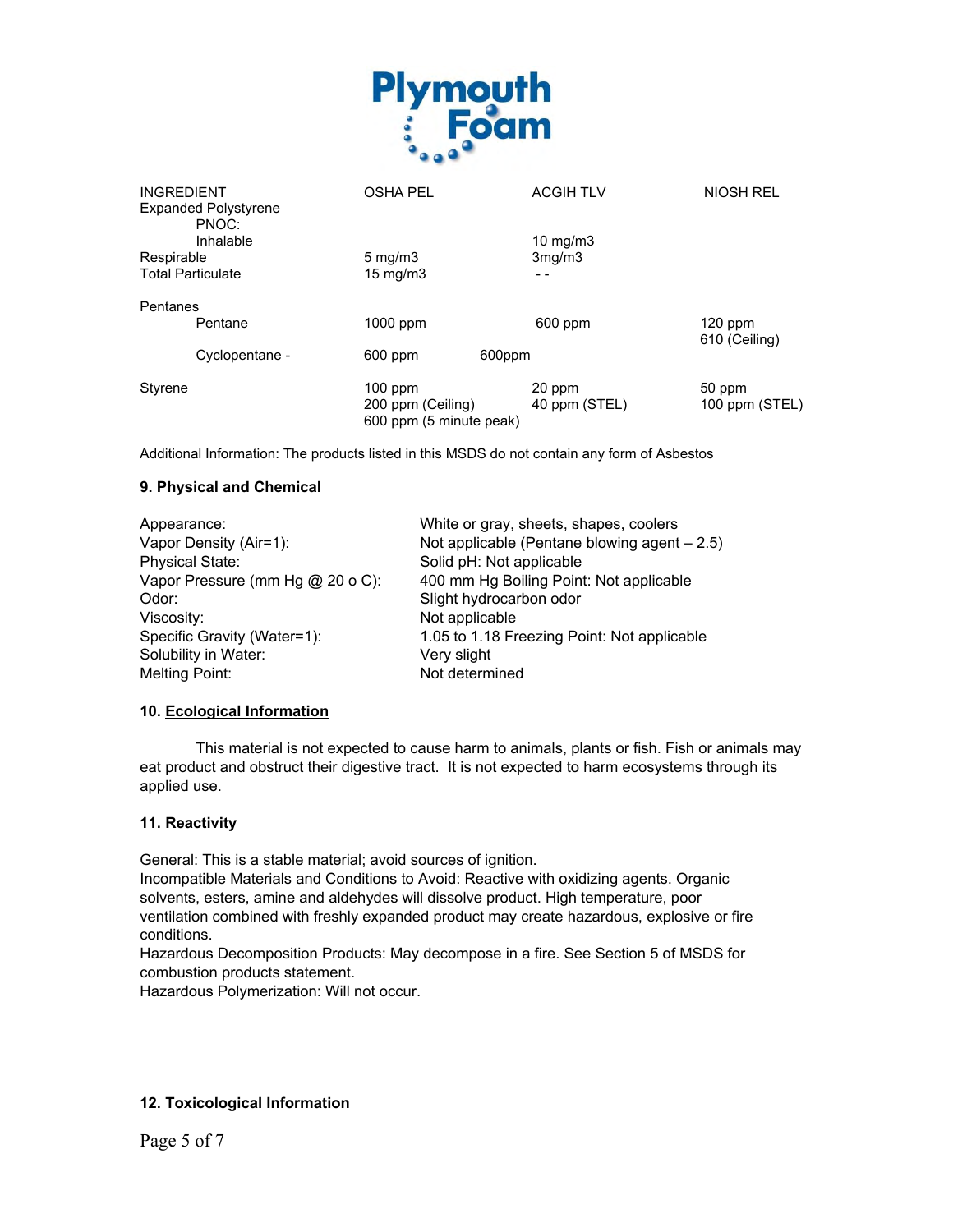

This product has not been tested as a separate entity. Therefore, the hazards must be evaluated on the basis of the individual ingredients, and those hazards must be assumed to be additive in the absence of complete information. The hazards described in this document have been evaluated on a threshold of 1.0% for all hazardous ingredients and 0.1% for all carcinogens.

Acute Effects: Acute health effects from this product are unlikely when used as intended.

Chronic Effects: Chronic health effects from this product are unlikely when used as intended.

#### Styrene Monomer

In March 1987, the International Agency for Research on Cancer (IARC) reclassified styrene as possibly carcinogenic to humans (Group 2B) due to "inadequate evidence in humans", "limited evidence in animals" and "other relevant data". Previously, styrene was classified as a Group 3 compound (not classified as to carcinogenicity to humans). The IARC working group determined that the weight of data on genetic and related effects, together with the consideration that styrene metabolized in humans and animals to styrene oxide for which there is sufficient evidence of carcinogenicity in experimental animals and has been classified by IARC as probably carcinogenic to humans (Group 2A), was sufficient reason to recommend the change in classification.

#### **13. Waste Disposal Considerations**

RCRA Hazard Class: Non-hazardous

Waste Disposal: Incinerate, recycle or dispose in a licensed facility. Do not discharge into waterways or sewer systems without proper authority

### **14. Transportation Information**

US DOT Information: For domestic transportation purposes, this product is not regulated as a hazardous material by the US Department of Transportation (DOT) under Title 49 of the Code of Federal Regulations.

#### **15. Regulatory Information**

Clean Air Act

This product contains styrene, which is listed as a hazardous air pollutant

#### SARA Title III Regulations

This product contains pentane and residual styrene monomer, which OSHA defines as a hazardous chemical. This product may be portable under SARA sections 311 and 312, depending on the maximum on-site storage volumes. This product does not contain any substance(s) subject to the reporting requirements (i.e., at or above de minimis quantities) of sections 302 and 304 of Title III of the Superfund Amendments and Reauthorization Act (SARA-40 CFR 355). This product does not contain any substance(s) subject to reporting requirements (i.e., at or above de minimis quantities) of sections 302 and 304 of Title III of the Superfund Amendments and Reauthorization Act (SARA-40 CFR 372).

Toxic Substance Control Act (TSCA) All ingredients are listed on the TSCA inventory.

California Proposition 65

Page 6 of 7